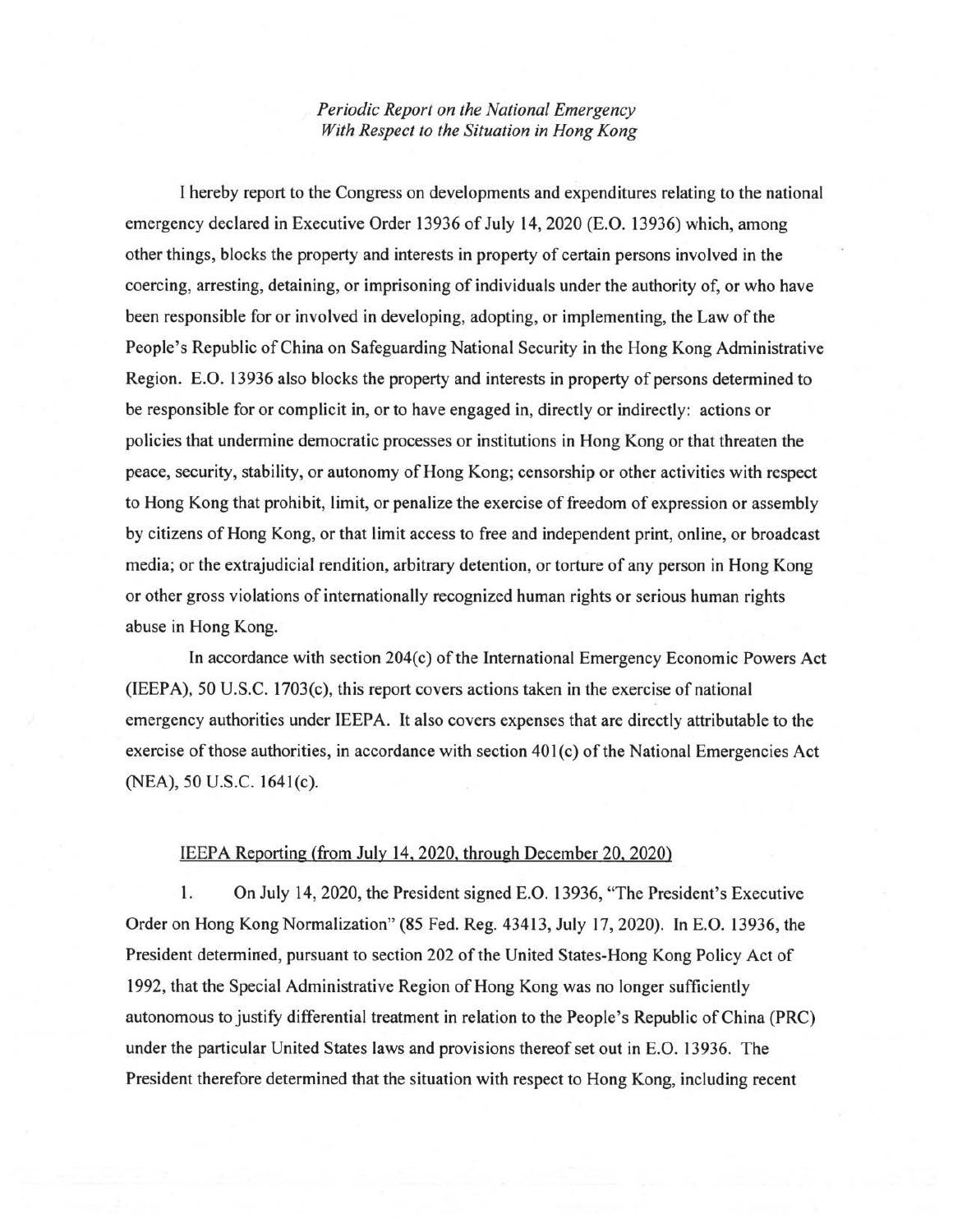actions taken by the PRC to fundamentally undermine Hong Kong's autonomy, constituted an unusual and extraordinary threat, which has its source in substantial part outside the United States, to the national security, foreign policy, and economy of the United States.

To deal with this threat, the President declared a national emergency and ordered several measures, including the blocking of all property and interests in property of any person determined by the Secretary of the State, in consultation with the Secretary of the Treasury, or the Secretary of the Treasury, in consultation with the Secretary of State, to meet any of the criteria set forth in subsection  $4(a)$  of E.O. 13936. A copy of E.O. 13936 is attached to this report.

2. On August 7, 2020, the Department of the Treasury's Office of Foreign Assets Control (OFAC) designated 11 individuals pursuant to the authorities referenced above. Seven of the individuals are Hong Kong officials, and the remaining four are Chinese officials. Hong Kong's Chief Executive, Commissioner of the Hong Kong Police Force, Secretary for Security, Secretary for Justice, Secretary for Constitutional and Mainland Affairs, and Secretary General of the Committee for Safeguarding National Security of the Hong Kong Special Administrative Region (HKSAR), were designated for being foreign persons who are or have been involved, directly or indirectly, in the coercing, arresting, detaining, or imprisoning of individuals under the authority of, or being or having been responsible for or involved in developing, adopting, or implementing, the Law of the People's Republic of China on Safeguarding National Security in the HKSAR. Another individual was designated for being a foreign person who is or has been a leader or official of an entity, including any government entity, that has engaged in, or whose members have engaged in, censorship or other activities with respect to Hong Kong that prohibit, limit, or penalize the exercise of freedom of expression or assembly by citizens of Hong Kong, or that limit access to free and independent print, online, or broadcast media.

The four Chinese officials included the director of China's Hong Kong Liaison Office, the director of China's Hong Kong and Macau Affairs Office (HKMAO), the deputy director of the HKMAO, and the director of China's Office for Safeguarding National Security in HKSAR. These individuals were designated for being foreign persons who are or have been a leader or official of an entity, including any government entity, that has engaged in, or whose members have engaged in, actions or policies that threaten the peace, security, stability, or autonomy of Hong Kong.

2